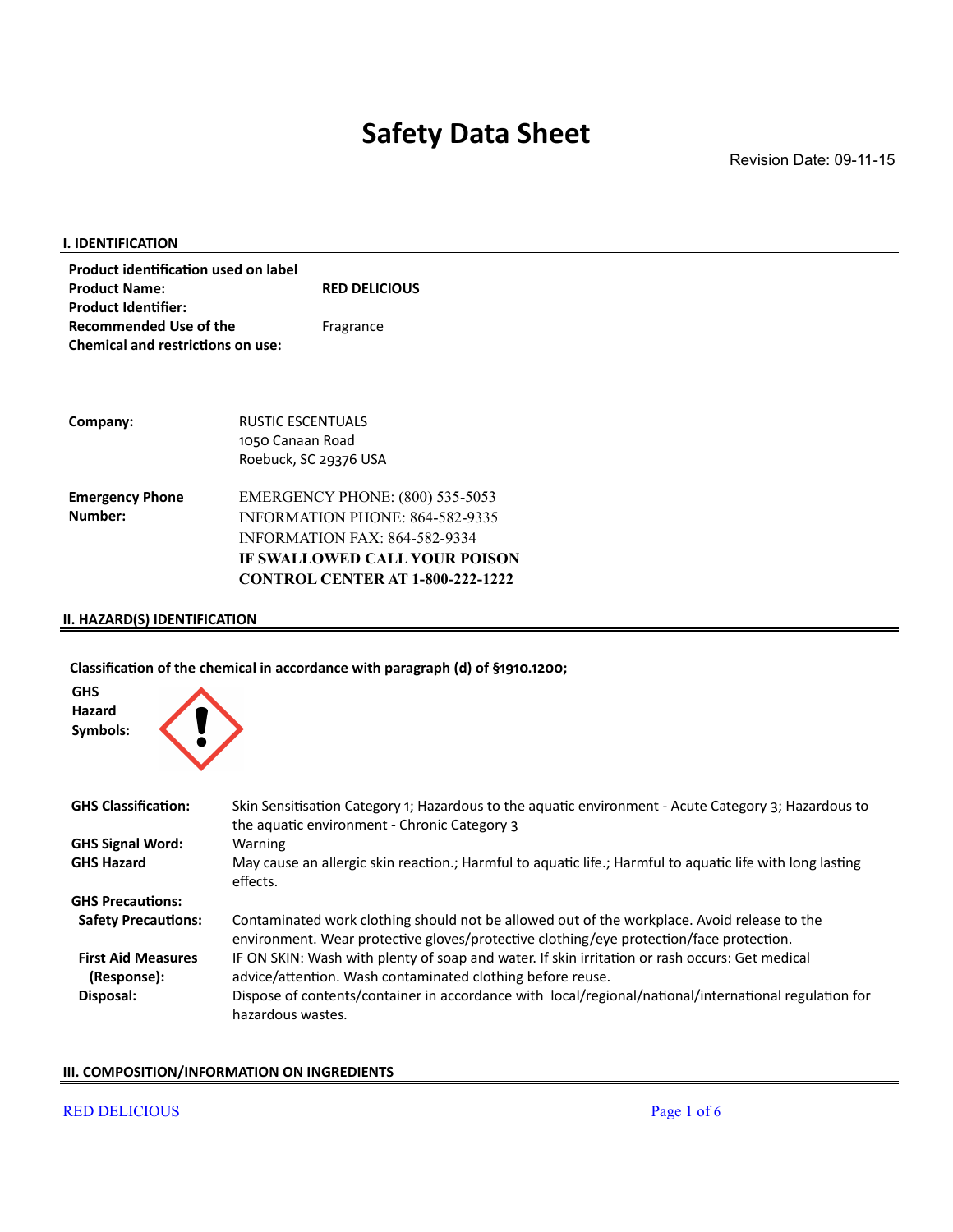|                                                      |                |           | Revision Date: 09-11-15 |
|------------------------------------------------------|----------------|-----------|-------------------------|
| <b>Chemical Name</b>                                 | CAS#           | %         |                         |
| 1,6-Octadien-3-ol, 3,7-dimethyl-                     | 78-70-6        | $5 - 10$  |                         |
| 1,4-Dioxacycloheptadecane-5,17-dione                 | $105 - 95 - 3$ | $1 - 5$   |                         |
| Propanedioic acid, 1,3-diethyl ester                 | $105 - 53 - 3$ | $1 - 5$   |                         |
| Benzeneethanol, .alpha.,.alpha.-dimethyl-, 1-acetate | $151 - 05 - 3$ | $1 - 5$   |                         |
| Heptanoic acid, 2-propen-1-yl ester                  | 142-19-8       | $1 - 5$   |                         |
| Cyclohexanepropanoic acid, 2-propen-1-yl ester       | 2705-87-5      | $0.1 - 1$ |                         |
| 2-Hexenal, (2E)-                                     | 6728-26-3      | $0.1 - 1$ |                         |

**The specific chemical identity and/or exact percentage (concentration) of composition has been withheld as a trade secret is required.**

**IV. FIRST-AID MEASURES Inhalation:** This material does not present a hazard if inhaled. Remove individual to fresh air after an airborne exposure if any symptoms develop, as a precautionary measure. **Eyes:** Flush eyes with plenty of water for at least 20 minutes retracting eyelids often. Tilt the head to prevent chemical from transferring to the uncontaminated eye. Get immediate medical attention. **Skin Contact:** Wash with soap and water. **Ingestion:** No hazard in normal industrial use. Do not induce vomiting. Seek medical attention if symptoms develop. Provide medical care provider with this MSDS. **Most important symptoms and effects acute** No Data Available **Most important symptoms and effects chronic** No Data Available **Notes to Doctor:** No additional first aid information available **V. FIRE FIGHTING MEASURES Flammability Summary: Combustible at elevated temperatures Extinguishing Media:** Use alcohol resistant foam, carbon dioxide, or dry chemical extinguishing agents. Water may be ineffective but water spray can be used extinguish a fire if swept across the base of the flames. Water can absorb heat and keep exposed material from being damaged by fire. **Extinguishing Media advised against:** No Data Available **Fire and/or Explosion Hazards:** Vapors may be ignited by sparks, flames or other sources of ignition if material is above the flash point giving rise to a fire (Class B). Vapors are heavier than air and may travel to a source of ignition and flash back. **Fire Fighting Methods and Protection:** Do not enter fire area without proper protection including selfcontained breathing apparatus and full protective equipment. Fight fire from a safe distance and a protected location due to the potential of hazardous vapors and decomposition products. **Hazardous Combustion Products:** Carbon Oxides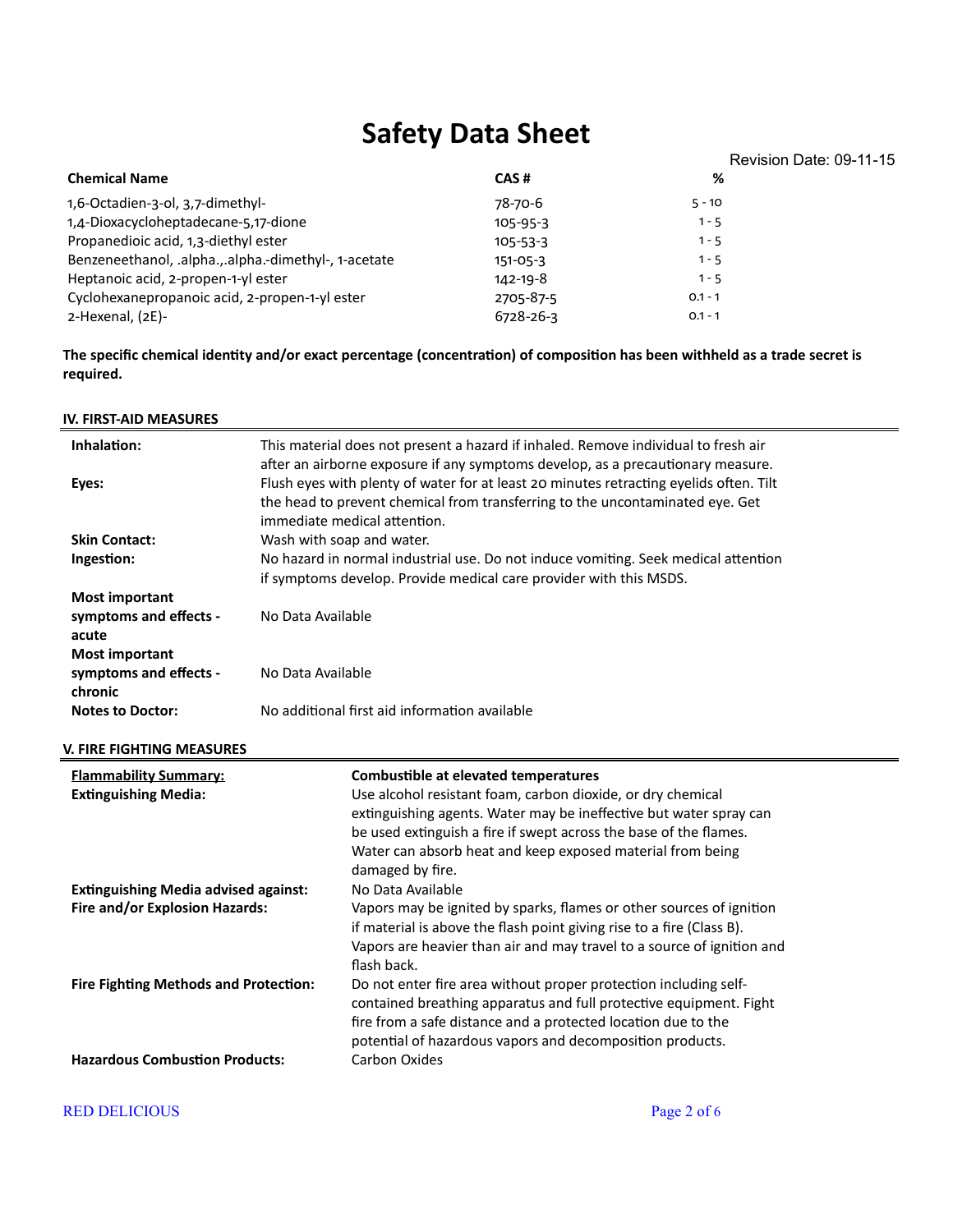| VI. ACCIDENTAL RELEASE MEASURES                                                            |                                                                                                                                                                                                                                                                                                      |                                                                                                                                                                                                                                                                    |                                                                                                                                         |                   |                                                                                        |  |
|--------------------------------------------------------------------------------------------|------------------------------------------------------------------------------------------------------------------------------------------------------------------------------------------------------------------------------------------------------------------------------------------------------|--------------------------------------------------------------------------------------------------------------------------------------------------------------------------------------------------------------------------------------------------------------------|-----------------------------------------------------------------------------------------------------------------------------------------|-------------------|----------------------------------------------------------------------------------------|--|
| <b>Personal Precautions and Equipment:</b><br><b>Methods for Clean-up:</b><br>trash.       |                                                                                                                                                                                                                                                                                                      | No health affects expected from the clean-up of this material if<br>contact can be avoided. Follow personal protective equipment<br>recommendations found in Section VIII of this MSDS<br>No special spill clean-up considerations. Collect and discard in regular |                                                                                                                                         |                   |                                                                                        |  |
| <b>VII. HANDLING AND STORAGE</b>                                                           |                                                                                                                                                                                                                                                                                                      |                                                                                                                                                                                                                                                                    |                                                                                                                                         |                   |                                                                                        |  |
| <b>Handling Technical Measures and Precautions:</b>                                        |                                                                                                                                                                                                                                                                                                      |                                                                                                                                                                                                                                                                    |                                                                                                                                         |                   | Mildly irritating material. Avoid unnecessary exposure. Use                            |  |
|                                                                                            |                                                                                                                                                                                                                                                                                                      |                                                                                                                                                                                                                                                                    | spark-proof tools and explosion-proof equipment                                                                                         |                   |                                                                                        |  |
| <b>Storage Technical Measures and Conditions:</b>                                          |                                                                                                                                                                                                                                                                                                      |                                                                                                                                                                                                                                                                    | Store in a cool dry place. Isolate from incompatible materials.                                                                         |                   |                                                                                        |  |
| <b>Materials to Avoid/Chemical Incompatibility:</b>                                        |                                                                                                                                                                                                                                                                                                      |                                                                                                                                                                                                                                                                    | Keep away from sources of ignition<br>Strong oxidizing agents Acids Bases Oxidising agents Reducing<br>agents Strong acids Strong bases |                   |                                                                                        |  |
| VIII. EXPOSURE CONTROLS/PERSONAL PROTECTION                                                |                                                                                                                                                                                                                                                                                                      |                                                                                                                                                                                                                                                                    |                                                                                                                                         |                   |                                                                                        |  |
| <b>Engineering Measures:</b>                                                               |                                                                                                                                                                                                                                                                                                      |                                                                                                                                                                                                                                                                    |                                                                                                                                         |                   | No exposure limits exist for the constituents of this product. No engineering controls |  |
|                                                                                            |                                                                                                                                                                                                                                                                                                      |                                                                                                                                                                                                                                                                    |                                                                                                                                         |                   | are likely to be required to maintain operator comfort under normal conditions of use. |  |
| <b>Respiratory Protection:</b><br><b>Skin Protection:</b>                                  | No respiratory protection required under normal conditions of use.<br>Not normally considered a skin hazard. Where use can result in skin contact, practice<br>good personal hygiene. Wash hands and other exposed areas with mild soap and<br>water before eating, drinking, and when leaving work. |                                                                                                                                                                                                                                                                    |                                                                                                                                         |                   |                                                                                        |  |
| Gloves:                                                                                    | No information available                                                                                                                                                                                                                                                                             |                                                                                                                                                                                                                                                                    |                                                                                                                                         |                   |                                                                                        |  |
| <b>Handling Instructions:</b>                                                              | Use spark-proof tools and explosion-proof equipment                                                                                                                                                                                                                                                  |                                                                                                                                                                                                                                                                    |                                                                                                                                         |                   |                                                                                        |  |
| <b>Control Parameters:</b><br><b>Chemical Name</b><br>No Data Available                    |                                                                                                                                                                                                                                                                                                      |                                                                                                                                                                                                                                                                    | <b>ACGIH TLV-TWA</b>                                                                                                                    | <b>ACGIH STEL</b> | <b>OSHA PEL</b>                                                                        |  |
| IX. PHYSICAL AND CHEMICAL PROPERTIES                                                       |                                                                                                                                                                                                                                                                                                      |                                                                                                                                                                                                                                                                    |                                                                                                                                         |                   |                                                                                        |  |
| <b>Physical State:</b>                                                                     |                                                                                                                                                                                                                                                                                                      | Liquid                                                                                                                                                                                                                                                             |                                                                                                                                         |                   |                                                                                        |  |
| Color:                                                                                     |                                                                                                                                                                                                                                                                                                      | Clear                                                                                                                                                                                                                                                              |                                                                                                                                         |                   |                                                                                        |  |
| Odor:                                                                                      |                                                                                                                                                                                                                                                                                                      |                                                                                                                                                                                                                                                                    | Comparable to Standard                                                                                                                  |                   |                                                                                        |  |
| <b>Odor Threshold:</b>                                                                     |                                                                                                                                                                                                                                                                                                      | ND                                                                                                                                                                                                                                                                 |                                                                                                                                         |                   |                                                                                        |  |
| Not Available<br>pH:                                                                       |                                                                                                                                                                                                                                                                                                      |                                                                                                                                                                                                                                                                    |                                                                                                                                         |                   |                                                                                        |  |
| <b>Melting Point/Freezing Point:</b><br>37 <sup>º</sup> F<br><b>Initial Boiling Point:</b> |                                                                                                                                                                                                                                                                                                      |                                                                                                                                                                                                                                                                    |                                                                                                                                         |                   |                                                                                        |  |
| 379 <sup>º</sup> F<br><b>Flash Point:</b><br>200 º F                                       |                                                                                                                                                                                                                                                                                                      |                                                                                                                                                                                                                                                                    |                                                                                                                                         |                   |                                                                                        |  |
| <b>Evaporation Rate:</b><br>Not Available                                                  |                                                                                                                                                                                                                                                                                                      |                                                                                                                                                                                                                                                                    |                                                                                                                                         |                   |                                                                                        |  |
| Flammability (Solid, Gas):                                                                 |                                                                                                                                                                                                                                                                                                      | No Data Available                                                                                                                                                                                                                                                  |                                                                                                                                         |                   |                                                                                        |  |
| <b>Upper Flammable/Explosive Limit:</b>                                                    |                                                                                                                                                                                                                                                                                                      | Not Available                                                                                                                                                                                                                                                      |                                                                                                                                         |                   |                                                                                        |  |
| Lower Flammable/Explosive Limit:                                                           |                                                                                                                                                                                                                                                                                                      | Not Available                                                                                                                                                                                                                                                      |                                                                                                                                         |                   |                                                                                        |  |
| <b>Vapor Density:</b>                                                                      |                                                                                                                                                                                                                                                                                                      | >1                                                                                                                                                                                                                                                                 |                                                                                                                                         |                   |                                                                                        |  |
| <b>Relative Density (Specific Gravity):</b>                                                |                                                                                                                                                                                                                                                                                                      | 0.8759                                                                                                                                                                                                                                                             |                                                                                                                                         |                   |                                                                                        |  |
| <b>Solubility in Water:</b>                                                                |                                                                                                                                                                                                                                                                                                      |                                                                                                                                                                                                                                                                    | Soluble in water-No                                                                                                                     |                   |                                                                                        |  |
| <b>Octanol/Water Partition Coefficient:</b>                                                |                                                                                                                                                                                                                                                                                                      | >6 3.1 0.415                                                                                                                                                                                                                                                       |                                                                                                                                         |                   |                                                                                        |  |

### RED DELICIOUS Page 3 of 6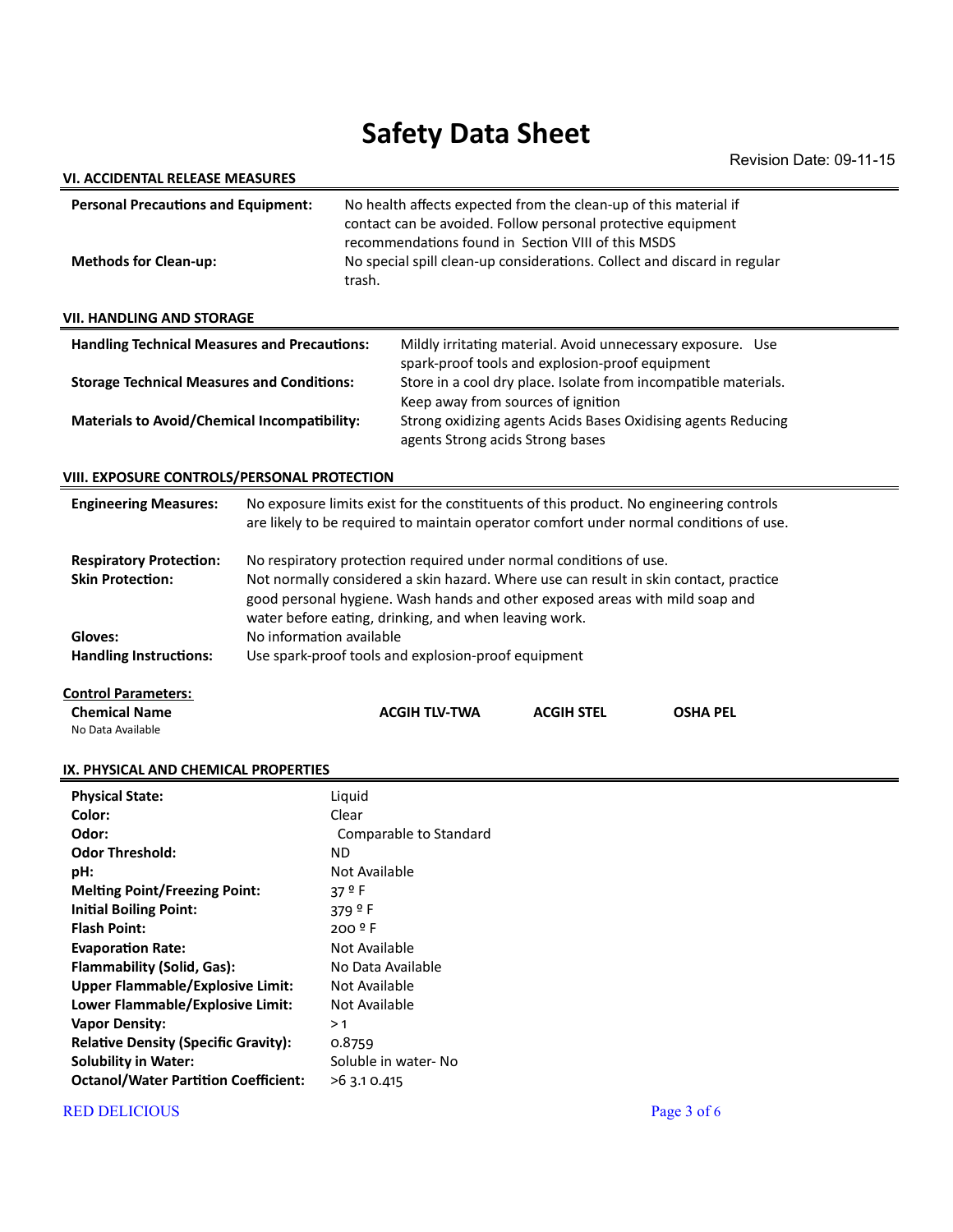agents Strong acids Strong bases

| <b>X. STABILITY AND REACTIVITY</b>         |                                                              |
|--------------------------------------------|--------------------------------------------------------------|
| Reactivity:                                | No Data Available                                            |
| <b>Chemical Stability:</b>                 | Stable under normal conditions.                              |
| <b>Possibility of Hazardous Reactions:</b> | No Data Available                                            |
| <b>Conditions to Avoid:</b>                | Temperatures above flash point in combination with sparks,   |
|                                            | open flames, or other sources of ignition. Heat flame sparks |
|                                            | Extremes of temperature direct sunlight                      |

**Materials to Avoid/Chemical Incompatibility:** Strong oxidizing agents Acids Bases Oxidising agents Reducing

Hazardous Decomposition Products: Carbon Oxides

#### **XI. TOXICOLOGICAL INFORMATION**

| <b>Most Important</b>                                           | No Data Available |            |
|-----------------------------------------------------------------|-------------------|------------|
| Symptoms:<br><b>Chemical Interactions That Change Toxicity:</b> |                   | None Known |

#### **Immediate (Acute) Health Effects by Route of Exposure:**

#### **Long-Term (Chronic) Health Effects:**

| Carcinogenicity:              | None of the substances have been shown to cause cancer in long term animal<br>studies. Not a carcinogen according to NTP, IARC, or OSHA. |
|-------------------------------|------------------------------------------------------------------------------------------------------------------------------------------|
| <b>Reproductive toxicity:</b> | No data available to indicate product or any components present at greater than<br>0.1% may cause birth defects.                         |
| Germ cell mutagenicity:       | No data available to indicate product or any components present at greater than<br>0.1% is mutagenic or genotoxic.                       |

| <b>Component Toxicology Data:</b> |                   |           |
|-----------------------------------|-------------------|-----------|
| <b>Chemical Name</b>              | <b>CAS Number</b> | LD50/LC50 |
| No data available                 |                   |           |

#### **Has the chemical been classified as a Carcinogen by NTP, IARC or OSHA.**

| <b>Chemical Name</b> | <b>OSHA Carcinogen</b> | <b>IARC Carcinogen</b> | <b>NTP Carcinogen</b> |
|----------------------|------------------------|------------------------|-----------------------|
| No Data Available    |                        |                        |                       |

#### **XII. ECOLOGICAL INFORMATION**

| Overview:                | This material is not expected to be harmful to the ecology. |
|--------------------------|-------------------------------------------------------------|
| <b>Mobility in Soil:</b> | No Data Available                                           |
| <b>Persistence:</b>      | No Data Available                                           |
| <b>Bioaccumulation:</b>  | No Data Available                                           |
| Other adverse effects    | No Data Available                                           |

#### RED DELICIOUS Page 4 of 6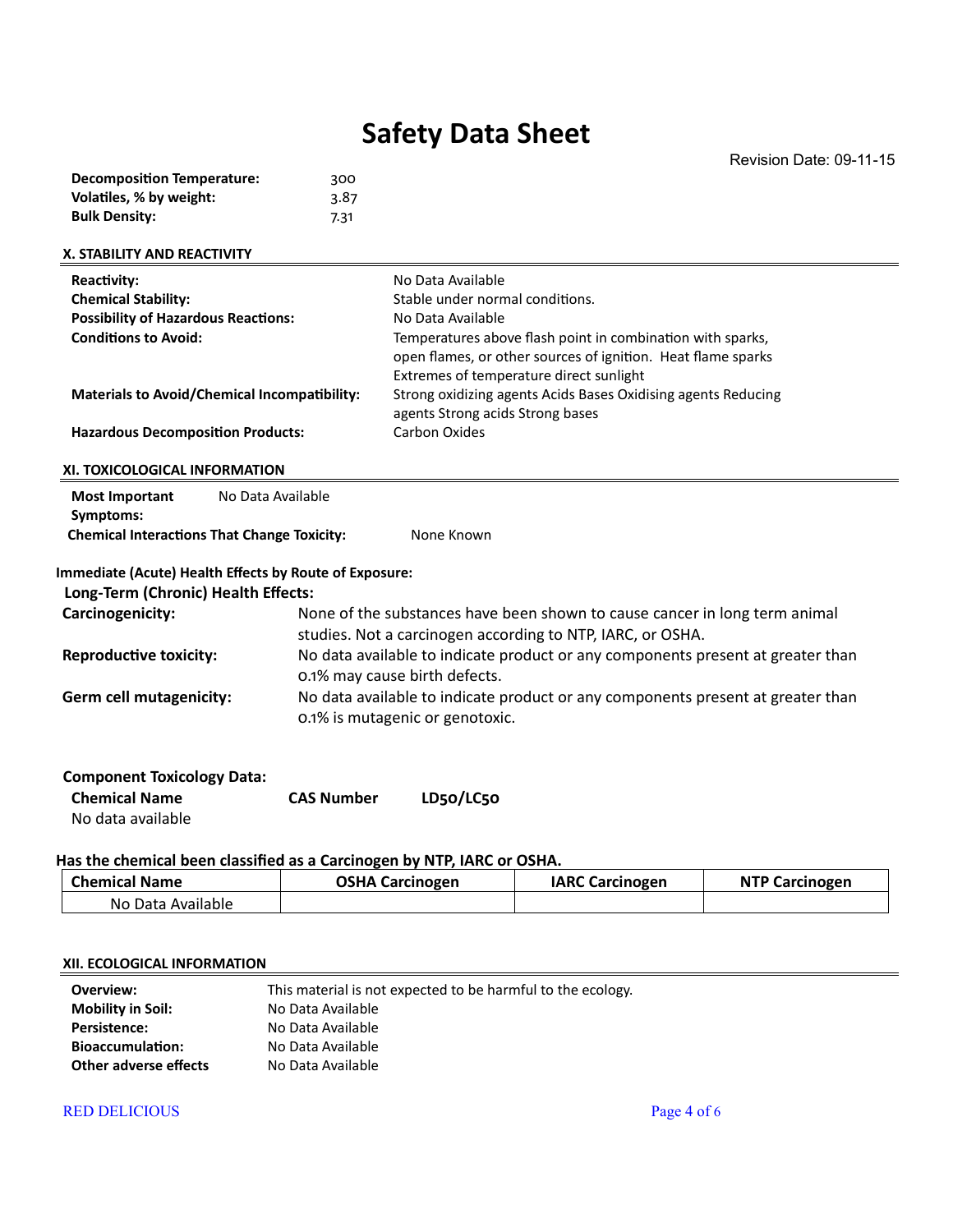RED DELICIOUS Page 5 of 6 **Ecotoxicity Data Chemical Name CAS Number Aquatic EC50 Crustacea Aquatic ERC50 Algae Aquatic LC50 Fish** No Data Available **XIII. DISPOSAL CONSIDERATIONS Waste Description for Spent Product:** Spent or discarded material is not expected to be a hazardous waste. **Waste Description for Empty Packaging:** No Data Available **Disposal Methods:** DO NOT DUMP INTO ANY SEWERS, ON THE GROUND, OR INTO ANY BODY OF WATER. All disposal practices must be in compliance with all Federal, State/Provincial and local laws and regulations. Regulations may vary in different locations. Waste characterizations and compliance with applicable laws are the sole responsibility of the waste generator. As your supplier, we have no control over the management practices or manufacturing processes of parties handling or using this material. The information presented here pertains only to the product when used as intended, according to this MSDS. For unused and uncontaminated product, the preferred options include sending to a licensed and permitted incinerator or other thermal destruction device. Various federal, state or provincial agencies may have specific regulations concerning the transportation, handling, storage, use or disposal of this product which may not be covered in this MSDS. The user shall have to review these regulations to ensure full compliance with all applicable regulations. **XIV. TRANSPORTATION INFORMATION US DOT Ground Shipping Description:** Not Restricted **IATA Shipping Description:** Not Restricted **IMDG Shipping Description:** Not Restricted **XV. REGULATORY INFORMATION TSCA Status** All components in this product are on the TSCA Inventory. **California Prop 65** Does not contain any chemicals listed on California Proposition 65. **Chemical Name CAS # Regulation % Range** No 313-listed chemicals in this product SARA 313 **XVI. OTHER INFORMATION Revision Date:** 09-11-2015 **Disclaimer:** Important: While the descriptions, data and information contained herein are presented in good faith and believed to be accurate, it is provided for your guidance only. Because many factors may affect processing or application/use, we recommend that you perform an assessment to determine the suitability of the product for your particular purpose prior to use. Nothing herein should be interpreted as a recommendation to infringe existing patents or

Revision Date: 09-11-15